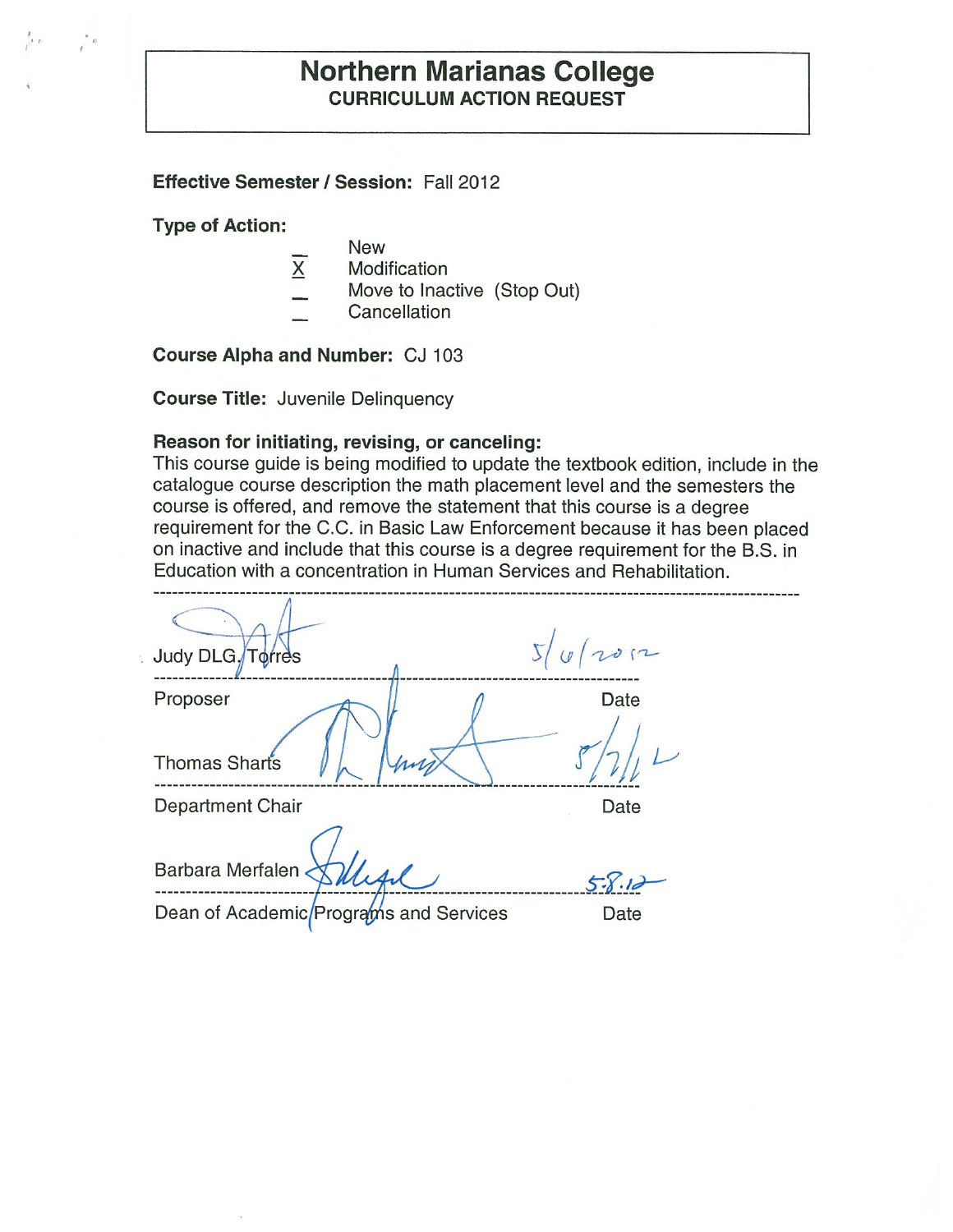**Page:** 1

# **Northern Marianas College Course Guide**

Course: CJ 103 Juvenile Delinquency

#### **1. Department**

Social Sciences and Fine Arts

### **2. Purpose**

The purpose of this course is to acquaint students with the current theories and research in the study of juvenile delinquency. The course will provide students with a local and global understanding of the nature, the various explanations, and the extent of juvenile delinquency, as well as the identification and processing of juvenile delinquents. It will be beneficial to students pursuing a career in social work, sociology, criminal justice, education, or counseling.

#### **3. Description**

**A. Required/Recommended Textbook(s) and Related Materials**  Required:

Regoli, Robert M., John D. Hewitt and Matt Delisi. Delinquency in Society. 8th ed. Jones & Bartlett Publishers, LLC., 2010. Readability level: Grade 12

### **8. Contact Hours**

- **1. Lecture:** 3 hours per week I 45 hours per semester
- **2. Lab:** None
- **3. Other:** None

#### **C. Credits**

- **1. Number:** 3
- **2. Type:** Regular degree credits

### **D. Catalogue Course Description**

This course examines the nature, causes, and consequences of juvenile delinquency in society. It explores four broad areas: The definition and measurement of delinquency, the various explanations for delinquency, the social and institutional context in which delinquency occurs, and the juvenile justice system. The course addresses specific topics, such as incidence and prevalence of delinquency, social control theories, violent youth crime, illegal drug use, female delinquency, gangs, the police, and the juvenile courts, in local and global contexts. Prerequisite: CJ 101 or concurrent enrollment. English Placement Level: EN 101. Math Placement Level: None. (Offered Fall and Spring)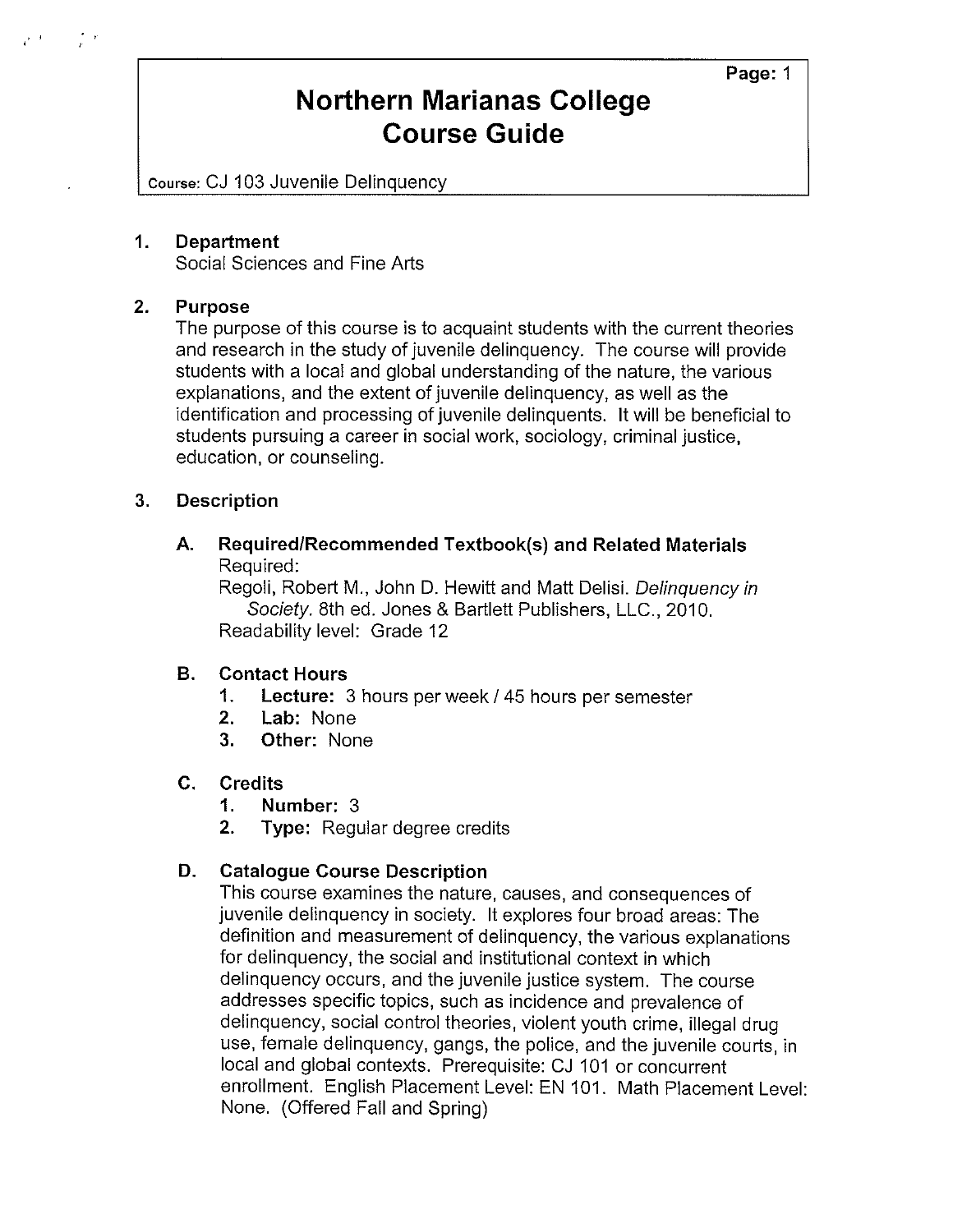Course: CJ 103 Juvenile Delinquency

### **E. Degree or Certificate Requirements Met by Course**

This course is a required course for the A.A.S. Degree in Criminal Justice degree and the B.S. in Education degree with a concentration in Rehabilitation and Human Services.

### **F. Course Activities and Design**

This course incorporates lectures, group discussions, audio-visual presentations, oral presentations, in-class and take home assignments, a research paper, group projects, guest speakers, tests, and a final exam. Students will also be assigned readings on relevant juvenile delinquency issues in the CNMI and the U.S.A.

### **4. Course Prerequisite(s); Concurrent Course Enrollment; Required English/Mathematics Placement Level(s)**  Prerequisite(s): CJ 101 or concurrent enrollment English Placement Level: EN 101

**5. Estimated Cost of Course; Instructional Resources Needed**  Cost to the Student: Tuition for a 3-credit course, cost of textbook, and any applicable fees.

Cost to the College: Instructor's salary.

Instructional resources needed for this course include standard classroom materials and supplies such as chalk and chalkboard, TV/VCR and videotaped programs, library books, and other resources, as needed.

### **6. Method of Evaluation**

Student grades will be based on the regular letter grade system as described below:

- A: Excellent  $-$  grade points: 4.0;
- B: Above average grade points: 3.0;
- C: Average  $-$  grade points: 2.0;
- D: Below average grade points: 1.0;
- $F:$  Failure grade points: 0.0.

NMC's grading and attendance policies will be followed.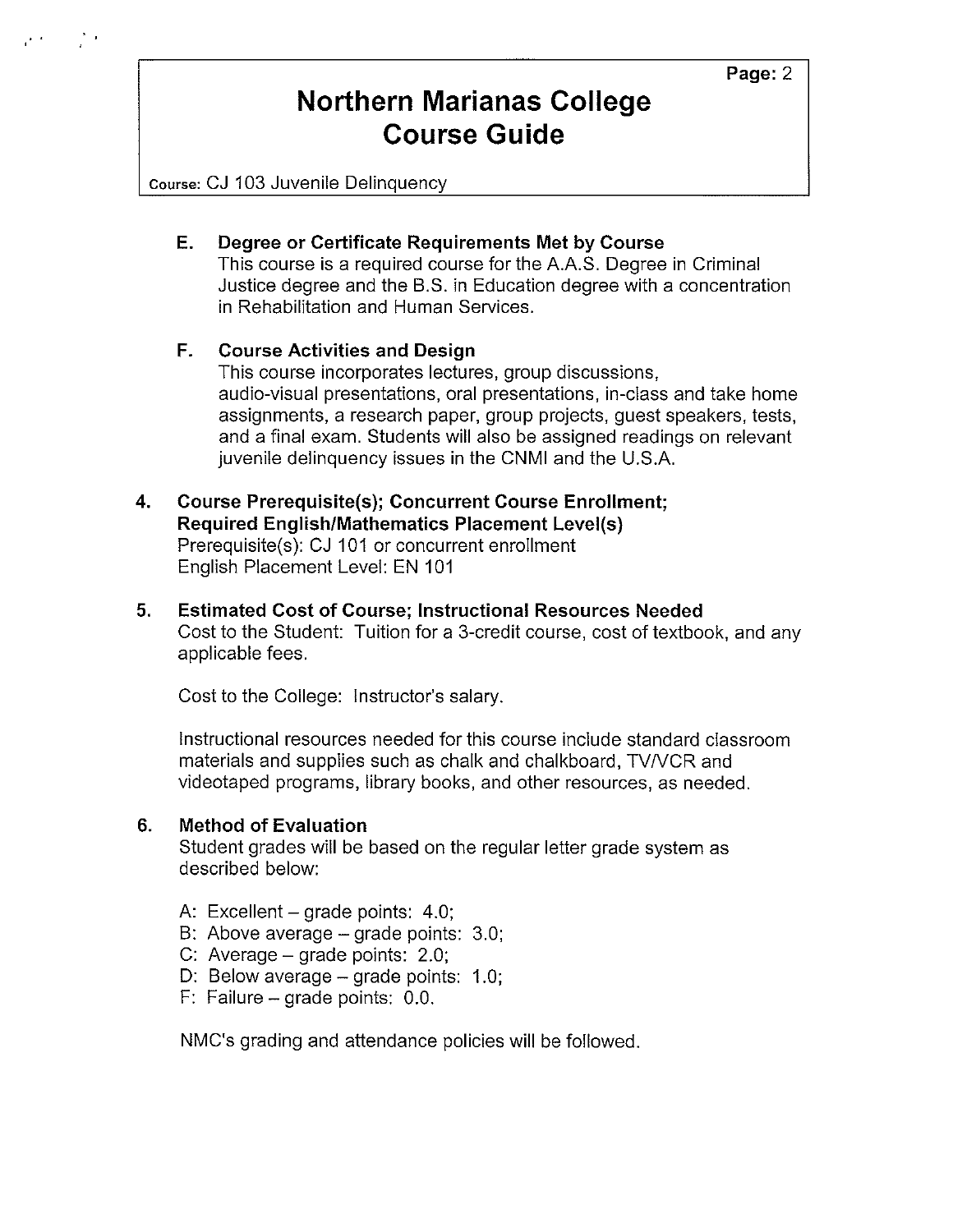Course: CJ 103 Juvenile Delinquency

### **7. Course Outline**

This is a topical outline and does not necessarily indicate the sequence in which the material will be presented.

### 1.0 Nature and Extent of Juvenile Delinquency

- **1.1** Defining juvenile delinquency and delinquents
- 1.2 Measuring juvenile delinquency
- 1.3 Violent youth crime
	- 1.3.1. The nature and extent of, and role of firearms in, youth violence
	- 1.3.2. Violence prevention
- 1.4 Illegal drug use and delinquency
	- 1.4.1 Patterns and causes of adolescent drug use
	- 1.4.2 Relationship between drug use and other forms of delinquency
- 2.0 Explaining Delinquency
	- 2.1 Supernatural, classical, and neoclassical theories
		- 2.1.1 Meaning and evaluation of each theory
	- 2.2 Biological and psychological theories
		- 2.2.1 Biological and Social learning theories
		- 2.2.2 Juvenile justice policy implications of biological and psychological theories
	- 2.3 Social disorganization, strain, and social control theories
		- 2.3.1 Neighborhoods and delinquency
		- 2.3.2 Strain theory
		- 2.3.3 Techniques of neutralization
		- 2.3.4 Social control / body theory
		- 2.3.5 Juvenile justice policy implications of social disorganization, strain, and social control theories
	- 2.4 Labeling and conflict theories
		- 2.4.1 Primary and secondary deviation
		- 2.4.2 Disintegrative and Reintegrative shaming
		- 2.4.3 Differential oppression theory
		- 2.4.4 Juvenile justice policy implications of social labeling and conflict theories
	- 2.5 Female delinquency theories
		- 2.5.1 Development of girls' identify and gender roles
		- 2.5.2 Patterns and explanations of female delinquency
- 3.0 Social and Institutional Context of Delinquency
	- 3.1 The family and delinquency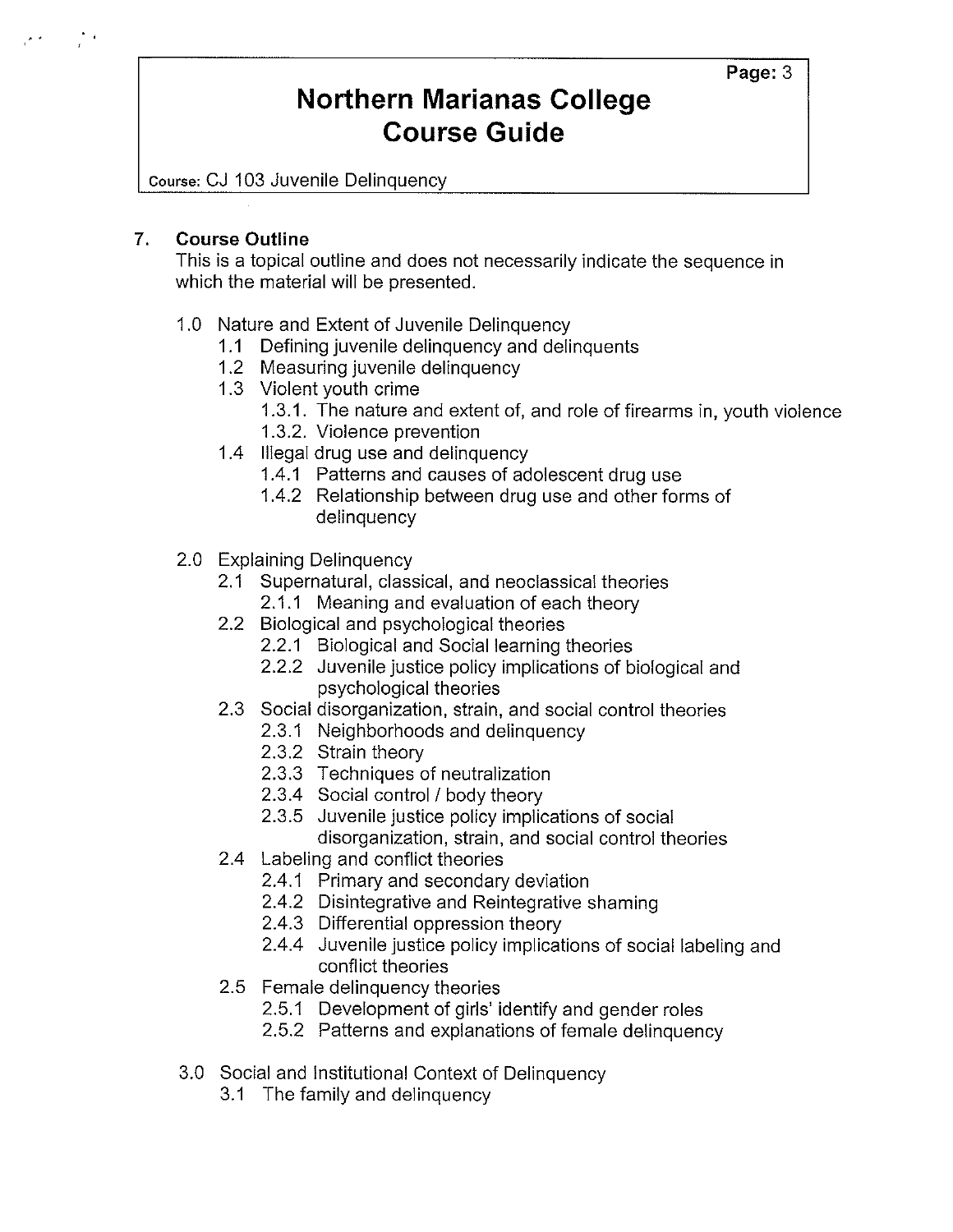Course: CJ 103 Juvenile Delinquency

- 3.1.1 Traditional functions of the family
- 3.1.2 Family structure and parenting styles and delinquency
- 3.1.3 Maltreatment of children and delinquency
- 3.2 Schools and delinquency
	- 3.2.1 Order and disorder in schools
	- 3.2.2 School authority and student rights
- 3.3 Gang delinquency
	- 3.3.1 Problems in defining gangs
	- 3.3.2 Characteristics of gangs
	- 3.3.3 Racial, ethnic and gender variations in gangs
	- 3.3.4 Gang violence and drug-dealing gangs
	- 3.3.5 Gang suppression and intervention strategies
- 4.0 The Juvenile Justice System
	- 4.1 Police and delinquency
		- 4.1.1 Police, children, and the law
		- 4.1.2 Legal factors in police discretion
		- 4.1.3 Extralegal factors in police discretion
		- 4.1.4 Police diversion of juveniles
	- 4.2 The juvenile courts
		- 4.2.1 The processing of juvenile offenders
		- 4.2.2 Due process issues in the juvenile courts
		- 4.2.3 Transfer of serious offenders to criminal court
	- 4.3 Juvenile corrections
		- 4.3.1 Alternatives to institutionalization
		- 4.3.2 Confinement of juvenile offenders
		- 4.3.3 Institutions for girls
		- 4.3.4 The death penalty and juveniles

## **8. Instructional Goals**

This course will introduce students to:

- 1.0 The shifting definitions of juvenile delinquency and juvenile delinquents;
- 2.0 The different measurements of juvenile delinquency, and the information they provide on its prevalence and incidence;
- 3.0 The nature and extent of violent youth crime, including the role of firearms in youth violence;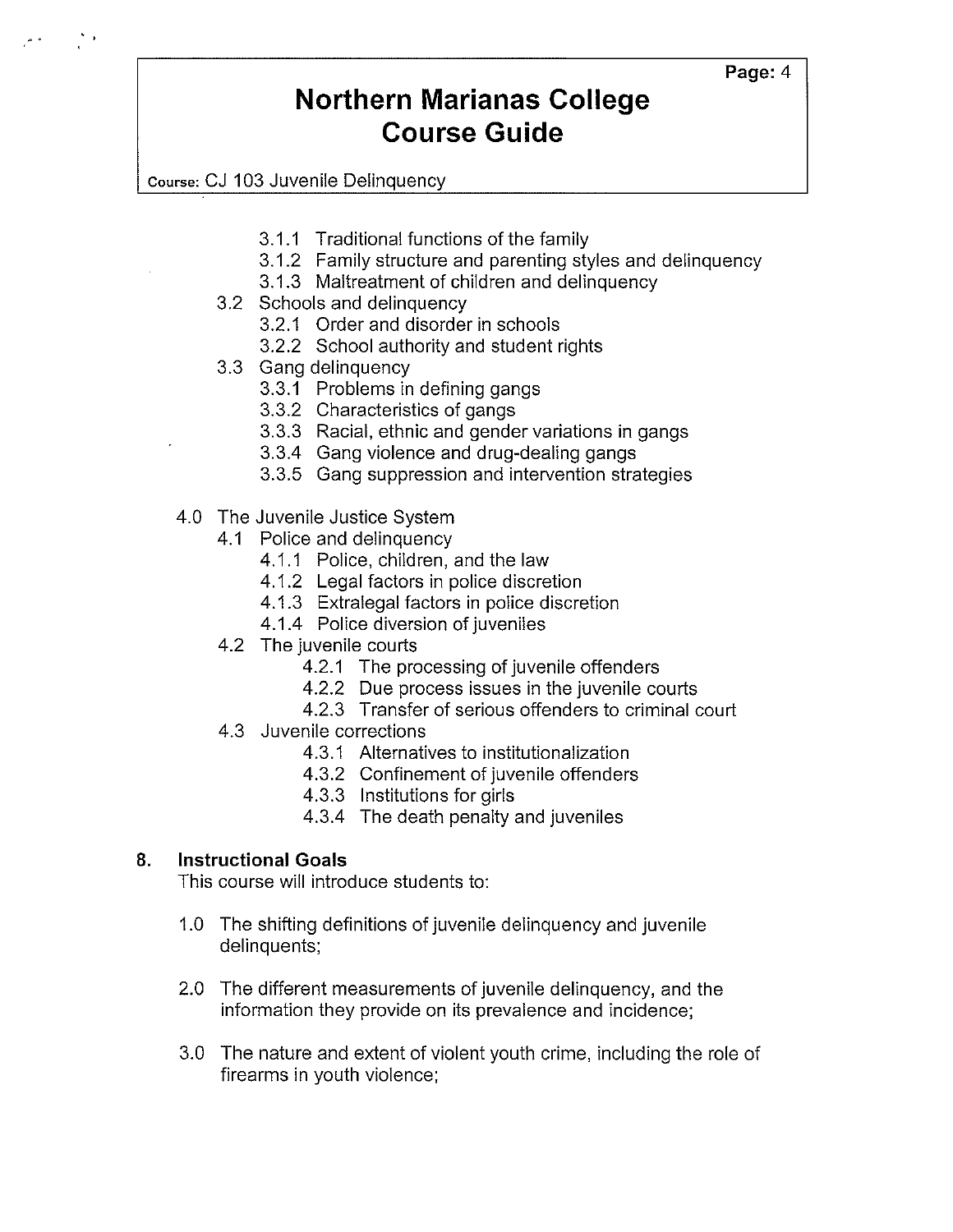Course: CJ 103 Juvenile Delinquency

- 4.0 The patterns and causes of illegal drug use among juveniles, and the relationship of drug use to other types of delinquent behavior;
- 5.0 The contrasting explanations for juvenile delinquency, and their different policy implications for juvenile justice;
- 6.0 The differences in the patterns and explanations for male and female delinquency;
- 7.0 The social and institutional context of delinquency provided by families, schools, and peers;
- 8.0 The roles of the police, the courts, and corrections in the identification and processing of juvenile delinquents; and
- 9.0 The similarities and differences in the nature and extent of juvenile delinquency worldwide, specifically in the U.S.A. and the CNMI.

#### **9. Student Learning Outcomes**

Upon successful completion of this course, students will be able to:

- 1.0 Explain the shifting definitions of juvenile delinquency and juvenile delinquents;
- 2.0 Outline the different measurements of juvenile delinquency, and the information they provide on its prevalence and incidence;
- 3.0 Describe the nature and extent of violent youth crime, including the role of firearms in youth violence;
- 4.0 Explain the patterns and causes of illegal drug use among juveniles, and the relationship of drug use to other types of delinquent behavior;
- 5.0 Identify the contrasting explanations for juvenile delinquency, and their different policy implications for juvenile justice;
- 6.0 Describe the differences in the patterns and explanations for male and female delinquency;
- 7.0 Explain the social and institutional context of delinquency provided by families, schools, and peers;